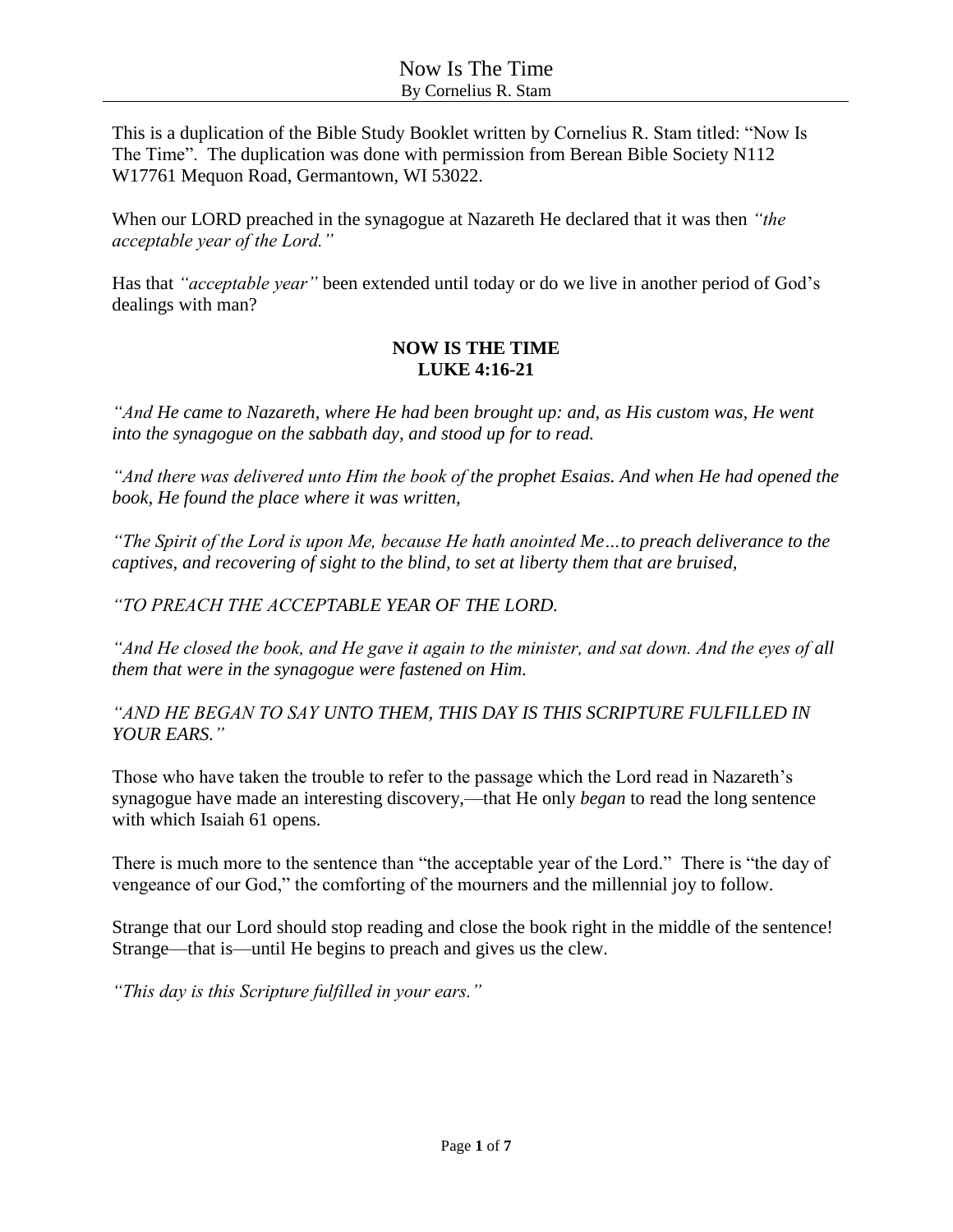Closing the book where He did, our Lord could say this, but He could not have said it had He continued reading, for "the day of vengeance of our God" had not yet and has not even yet come,—much less the kingdom blessings to follow. How perfect is the harmony of God's Word!

But here we must be careful.

#### **ISRAEL'S DAY**

It is sometimes supposed that since the day of God's vengeance has not yet come, the day in which we live must still be "the acceptable year" to which our Lord referred.

This is the ground generally taken by those who claim to be working under the "great commission,"—those who suppose that Paul merely perpetuated the ministry to the twelve.

According to this reasoning it can still, after nineteen hundred years, be said, "This day is this Scripture fulfilled in your ears."

But in reasoning thus the opponents of Paul's distinctive ministry miss the very lesson which, above all others, this passage should teach us. That lesson is that it does not pay to despise God's goodness.

The time referred to by our Lord was *Israel's* "acceptable year." It was *her* time of opportunity for the long-promised kingdom was now to be proclaimed "at hand" and would soon be offered.

That this was *in fact* the time of *Israel's* favor is witnessed by a host of Scriptures.

When a Gentile woman came seeking help, our Lord at first *"answered her not a word"* and said to His disciples, *"I am not sent but unto the lost sheep of the house of Israel."* (Matt. 15:24).

When the twelve apostles were first sent forth to preach, they were explicitly commanded, *"Go not into the way of the Gentiles, and into any city of the Samaritans enter ye not: But go rather to the lost sheep of the house of Israel."* (Matt. 10:5-6).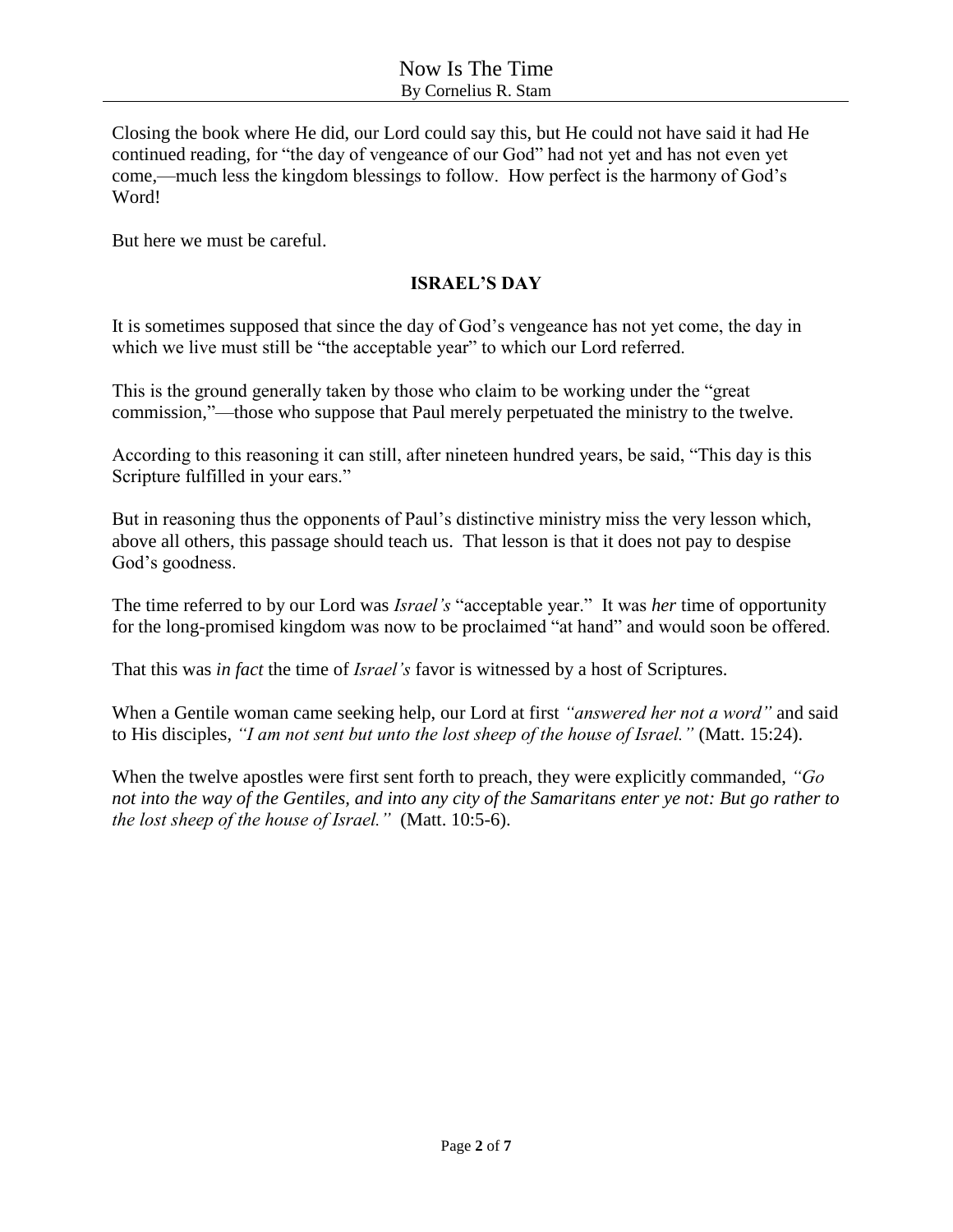And what is this we see and hear outside Jerusalem just before the crucifixion?

*"AND WHEN HE WAS COME NEAR, HE BEHELD THE CITY, AND WEPT OVER IT.*

*"Saying, If thou hadst known, even thou, at least in this THY DAY, the things which belong unto thy peace! but now they are hid from thine eyes.*

*"For the days shall come upon thee, that thine enemies shall cast a trench about thee, and compass thee round, and keep thee in on every side,*

*"And shall lay thee even with the ground, and thy children within thee; and they shall not leave in thee one stone upon another; because thou knewest not THE TIME OF THY VISITATION."*  (Luke 19:41-44).

Yes, this was Israel's day, and there was a very particular reason why Israel should receive such special favor. It was because God had promised Abraham that in his multiplied seed all nations should be blessed.

See how Peter emphasizes this when, after the resurrection, he offers the kingdom to Israel:

*"Ye ARE THE CHILDREN of the prophets, and OF THE COVENANT which God made with our fathers, saying unto Abraham, And in thy seed shall all the kindreds of the earth be blessed.*

*"UNTO YOU FIRST God, having raised up his Son Jesus, sent Him to bless you, in turning away every one of you from his iniquities."* (Acts 3:25, 26).

## **AN OPPORTUNITY REJECTED**

So great was our Lord's compassion and love for His people that even in His dying agony He cried, *"Father, forgive them, for they know not what they do!"*

But as Israel had rejected the message of the King's forerunner and of the King Himself, so now they reject the *Holy Spirit's* gracious offer of the kingdom.

The apostles are imprisoned, scourged and threatened. Stephen is stoned by the very Sanhedrin and a "great persecution" arises against the saints at Jerusalem, with Saul of Tarsus making "havock" of the church.

This is what Sir Robert Anderson calls "the secret crisis." With this "the acceptable year of the Lord" begins to draw to its close, for Israel persists in her rebellion even though Saul, her former leader in it, turns and pleads with her to accept Messiah.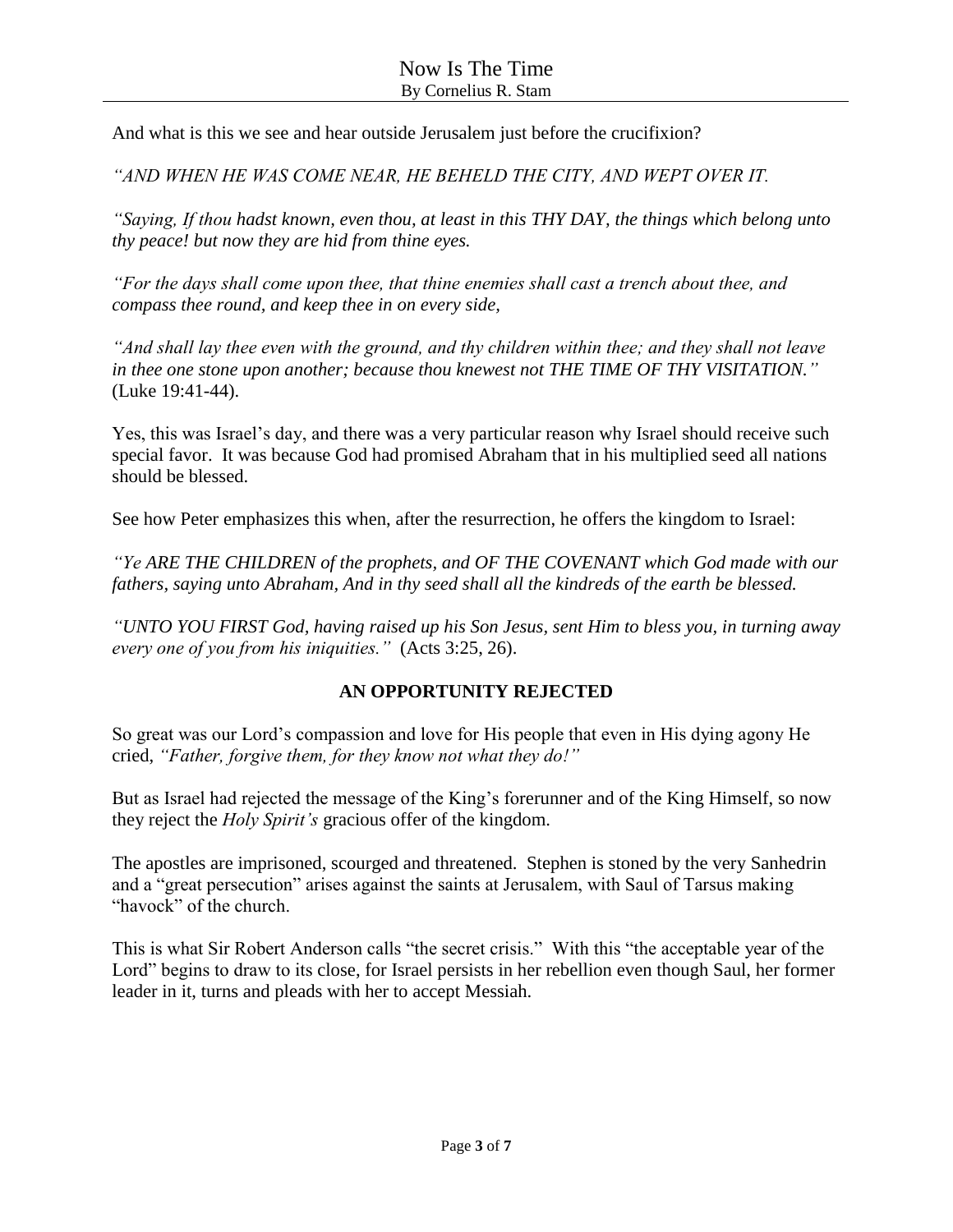God did not immediately cease dealing with the nation, but surely her opportunity to accept the kingdom had *practically* passed when converted Saul, upon his return to Jerusalem, was told, *"Make haste, and get thee quickly out of Jerusalem FOR THEY WILL NOT RECEIVE THY TESTIMONY CONCERNING ME…I WILL SEND THEE FAR HENCE UNTO THE GENTILES."* (Acts 22:18-21).

Henceforth when Paul went to the Jew first it was only that they might be without excuse, for he never *offered* the kingdom to them,—indeed, this could not be done outside Jerusalem, nor could *he* do it, for the twelve were the officials of the kingdom. (See Matt. 19:28, John 20:21-23, Matt. 16:19, 18:18).

In the synagogue at Antioch of Pisidia we find Paul warning the Jews: *"Beware therefore, lest that come upon you, which is spoken of in the prophets; BEHOLD, YE DESPISERS, AND WONDER, AND PERISH…"* But apparently few heeded the warning for the story closes with the Jews *"contradicting and blaspheming"* and Paul declaring, "IT WAS NECESSARY THAT THE WORD OF GOD SHOULD FIRST HAVE BEEN SPOKEN TO YOU: BUT SEEING YE PUT IT FROM YOU, AND JUDGE YOURSELVES UNWORTHY OF EVERLASTING LIFE, LO, WE TURN TO THE GENTILES." (Acts 13:40, 41, 46).

At Corinth again Paul *"testified to the Jews that Jesus was Christ,"* but the results were the same.

*"And when they opposed themselves, and blasphemed, he shook his raiment, and said unto them,*  YOUR BLOOD BE UPON YOUR OWN HEADS; I AM CLEAN: FROM HENCEFORTH I WILL GO UNTO THE GENTILES*."* (Acts 18:5, 6).

Even at Rome he first called the Jewish leaders together but once more it was in vain, and sternly rebuking them for their obstinacy he declared, "BE IT KNOWN THEREFORE UNTO YOU, THAT THE SALVATION OF GOD IS SENT UNTO THE GENTILES, AND THAT THEY WILL HEAR IT." (Acts 28:28).

From Jerusalem to Rome it had been the same. "The acceptable year of the Lord" had ended with Israel joining the nations in rebellion against God and His Christ. With this Israel's day was over. The time of her opportunity had passed. The result will be exactly what we find in prophecy, where *"the acceptable year of the Lord"* is followed by *"the day of vengeance of our God."*

Israel *cannot* now accept Christ as her Messiah for the kingdom offer has been taken away. "God is not mocked." Not until the day of vengeance will Israel mourn (Zech. 12:10) and be comforted. And not until then will the glorious kingdom of Messiah be ushered in.

## **THE RICHES OF GOD'S GRACE**

Did you notice in the above Scriptures what happened each time as God turned from Israel?

"…WHERE SIN ABOUNDED, GRACE DID MUCH MORE ABOUND." (Rom. 5:20).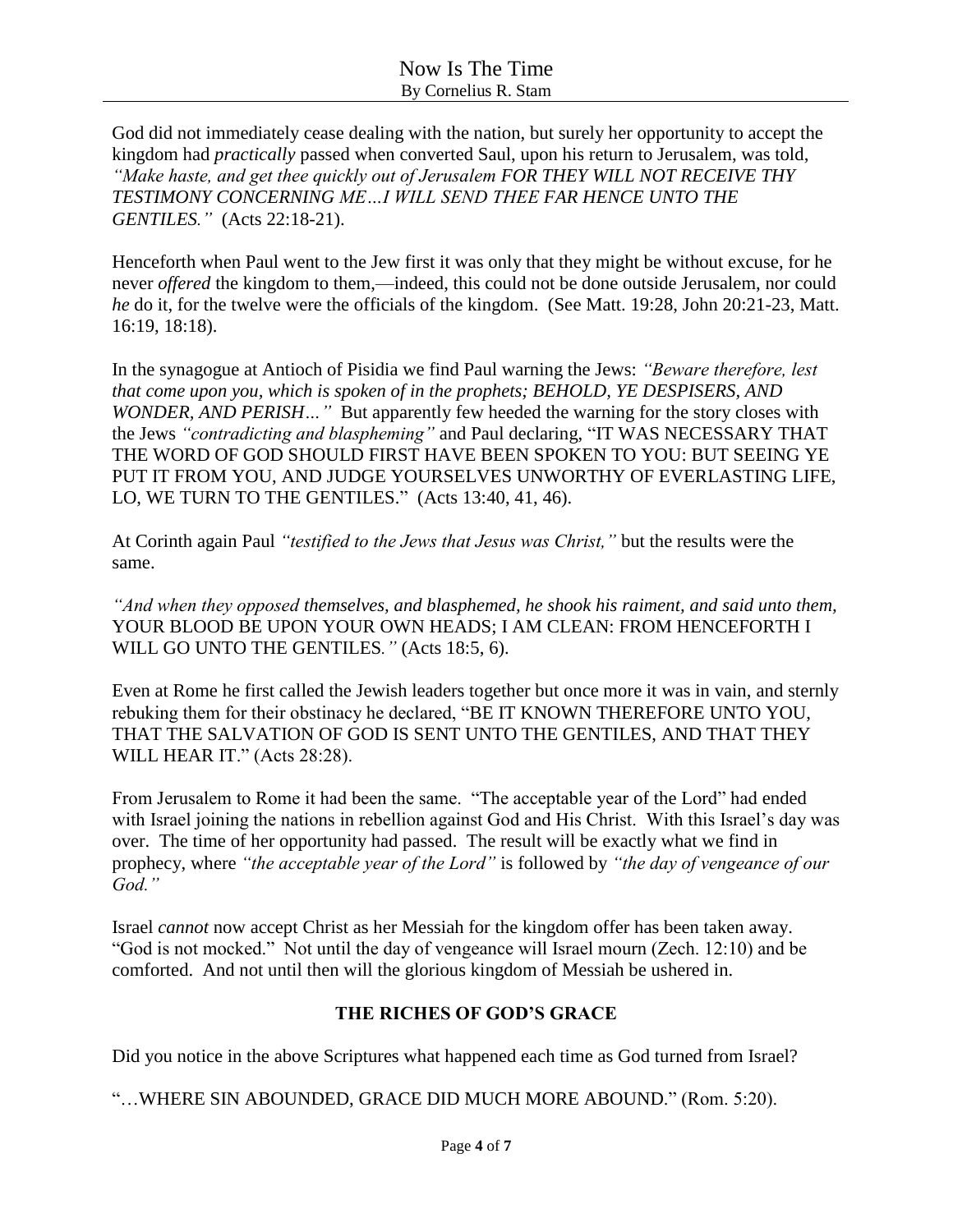"….THROUGH THEIR FALL SALVATION IS COME UNTO THE GENTILES..." (Rom. 11:11).

"… THE FALL OF THEM…THE RICHES OF THE WORLD…" (Rom. 11:12).

"…THE CASTING AWAY OF THEM…THE RECONCILING OF THE WORLD…" (Rom. 11:15).

"FOR GOD HATH CONCLUDED THEM *ALL* IN UNBELIEF, THAT HE MIGHT HAVE MERCY UPON *ALL*.

"O THE DEPTH OF THE RICHES BOTH OF THE WISDOM AND KNOWLEDGE OF GOD! HOW UNSEARCHABLE ARE HIS JUDGMENTS, AND HIS WAYS PAST FINDING OUT!" (Rom. 11:32, 33).

And so it was that in God's very judgment on Israel (as a nation) He demonstrated the exceeding riches of His grace.

As it was, neither Israel (as a nation) nor the other nations were receiving the promised blessing. Therefore God, who had "held them by the hand" now let them fall that He might offer reconciliation by grace to sinners far and wide who would put their trust in His rejected Son.

## **THE "GAP THEORY"**

Israel's "acceptable year" has long since passed and the day of vengeance has not even yet begun. Between these two lies a period of almost 1900 years not accounted for in prophecy.

Instead of proceeding with the prophetic program and bringing in the day of vengeance, God did something which He had never promised. He ushered in *"the dispensation of the grace of God."*

Years ago this truth was referred to as "the gap theory," but it is not a theory. It is a *fact* that so far there has already been a "gap" of almost 1900 years in the prophetic program.

While both "the acceptable year of the Lord" and "the day of vengeance of our God" are the subjects of *prophecy*, the dispensation of the grace of God and the reconciling of Jews and Gentiles to Himself in one body by the cross was decidedly a *mystery*, kept secret from the prophets.

See Eph. 3:1-3. *"For this cause I Paul, the prisoner of Jesus Christ for you Gentiles.*

*"If ye have heard of THE DISPENSATION OF THE GRACE OF GOD which is given to me to you-ward:*

*"How that by revelation He made known unto me THE MYSTERY…"*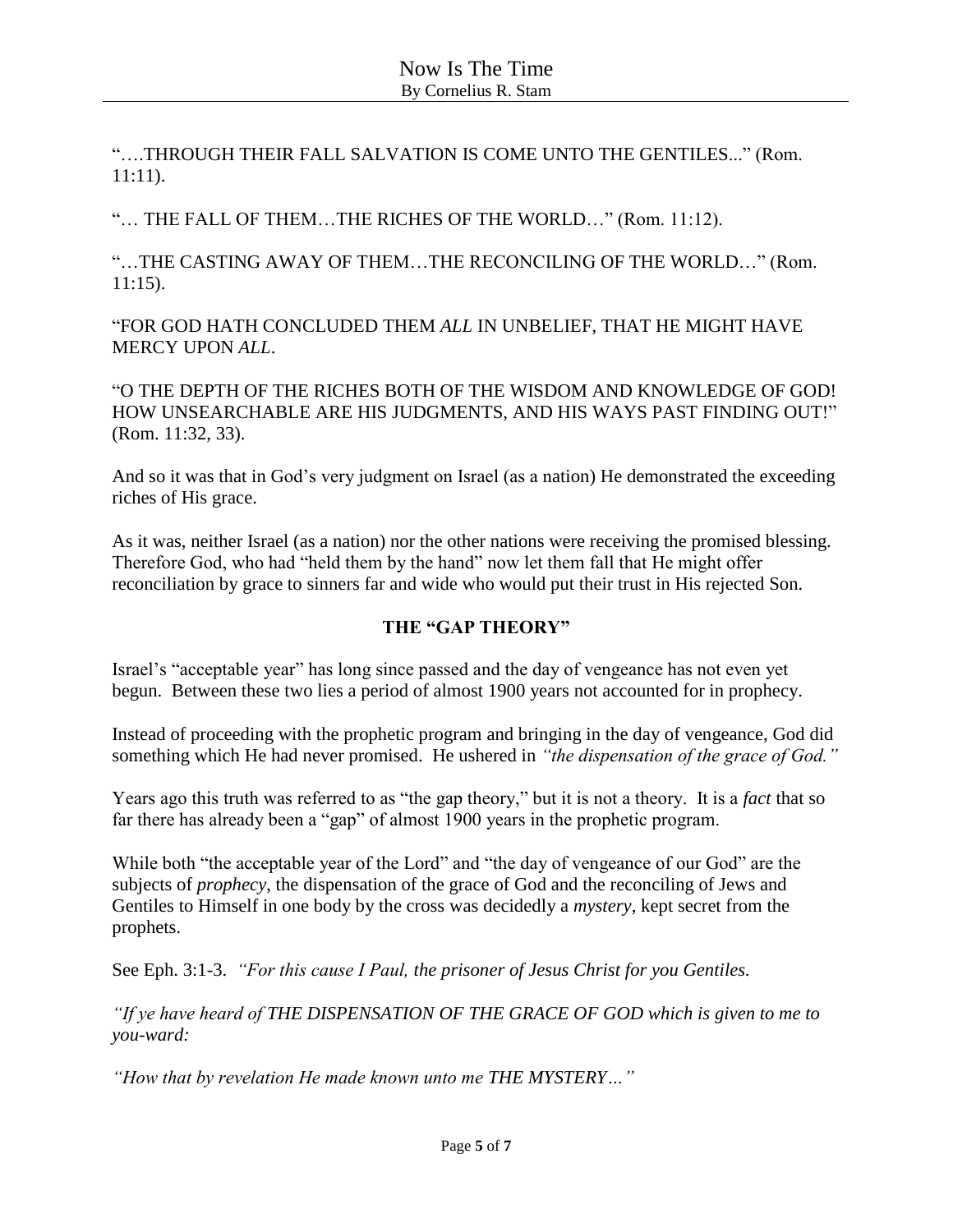See also Col. 1:25, 26. *"Whereof I am made a minister, according to the dispensation of God which is given to me for you, to fulfil the word of God;*

*"EVEN THE MYSTERY WHICH HATH BEEN HID FROM AGES AND FROM GENERATIONS, BUT NOW IS MADE MANIFEST TO HIS SAINTS."*

# **YOUR OPPORTUNITY**

God no longer sends forth a call to a nation to accept a King. *All* the nations have been given up to judgment. But in wondrous love He offers salvation full and free to His enemies everywhere,—all through the redemption that is in Christ Jesus.

*"Henceforth,"* says Paul, *"know we no man after the flesh: yea, though we have known Christ after the flesh, yet now henceforth know we Him no more.*

*"Now then we are ambassadors for Christ, as though God did beseech you by us: WE PRAY YOU IN CHRIST'S STEAD, BE YE RECONCILED TO GOD.*

*"FOR HE HATH MADE HIM TO BE SIN FOR US, WHO KNEW NO SIN; THAT WE MIGHT BE MADE THE RIGHTEOUSNESS OF GOD IN HIM."* (II Cor. 5:16, 20, 21).

This dispensation of God's grace is nowhere referred to in the prophetic Scriptures. It does not belong to "the times and the seasons."

How long will it last then?

Can you find the answer in the Scriptures? No, for every moment is a moment of grace,—pure grace.

Paul himself did not dream it would last almost 1900 years. He expected the Lord to come during his lifetime for he said *"WE look for the Savior, the Lord Jesus Christ"* (Phil. 3:20), and *"WE which are alive and remain shall be caught up together…"* (I Thes. 4:17).

Little wonder he continues his letter to the Corinthians by saying, *"We then, as workers together with Him, beseech you also that ye receive not the grace of God in vain."* (II Cor. 6:1).

Little wonder he cries in the next verse, *"…Behold, NOW is the acceptable time; Behold, NOW is the day of salvation."*

Once more it is a "time accepted" with God. But do not confuse this with Israel's day. This is YOUR opportunity. And do not let that opportunity slip by, for He does not promise us so much as one hour longer. NOW is the accepted time.

We are living in the tense moments between man's declaration of war on God and God's counter-declaration, and the fact that He has waited for almost 1900 years to declare war should not cause us to presume that He will wait one moment longer.